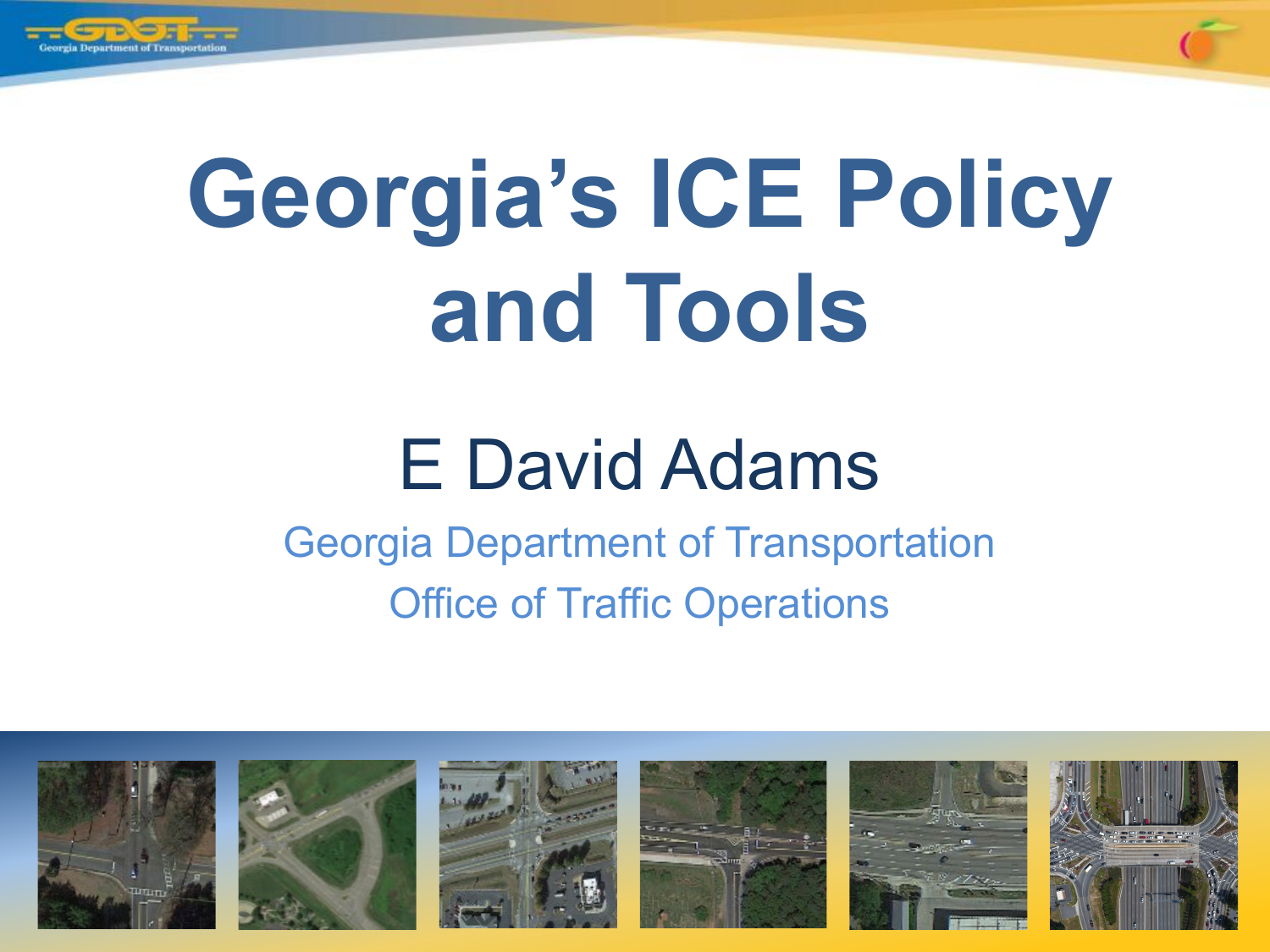

### **Why ICE??**

#### Integrate safety into our decision making process for intersection control on **ALL** projects

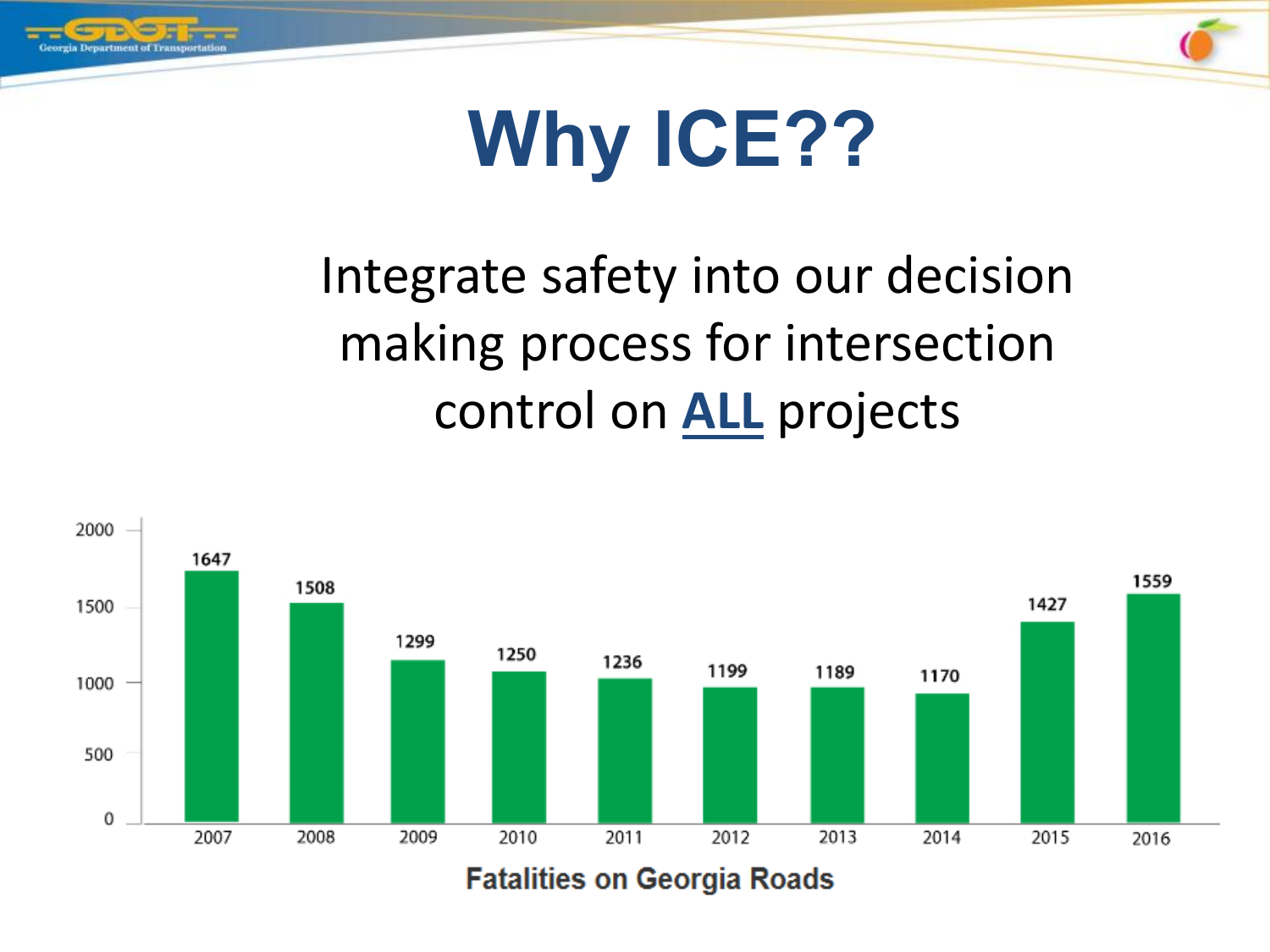## **Leading up to ICE**

- Frustration due to the lack of non-traditional alternatives considered
- Create a level playing field for all alternatives
- Desire to infuse safety throughout our decision making process by bringing attention to "non-traditional" intersection types
- Provide documentation to support the intersection control decision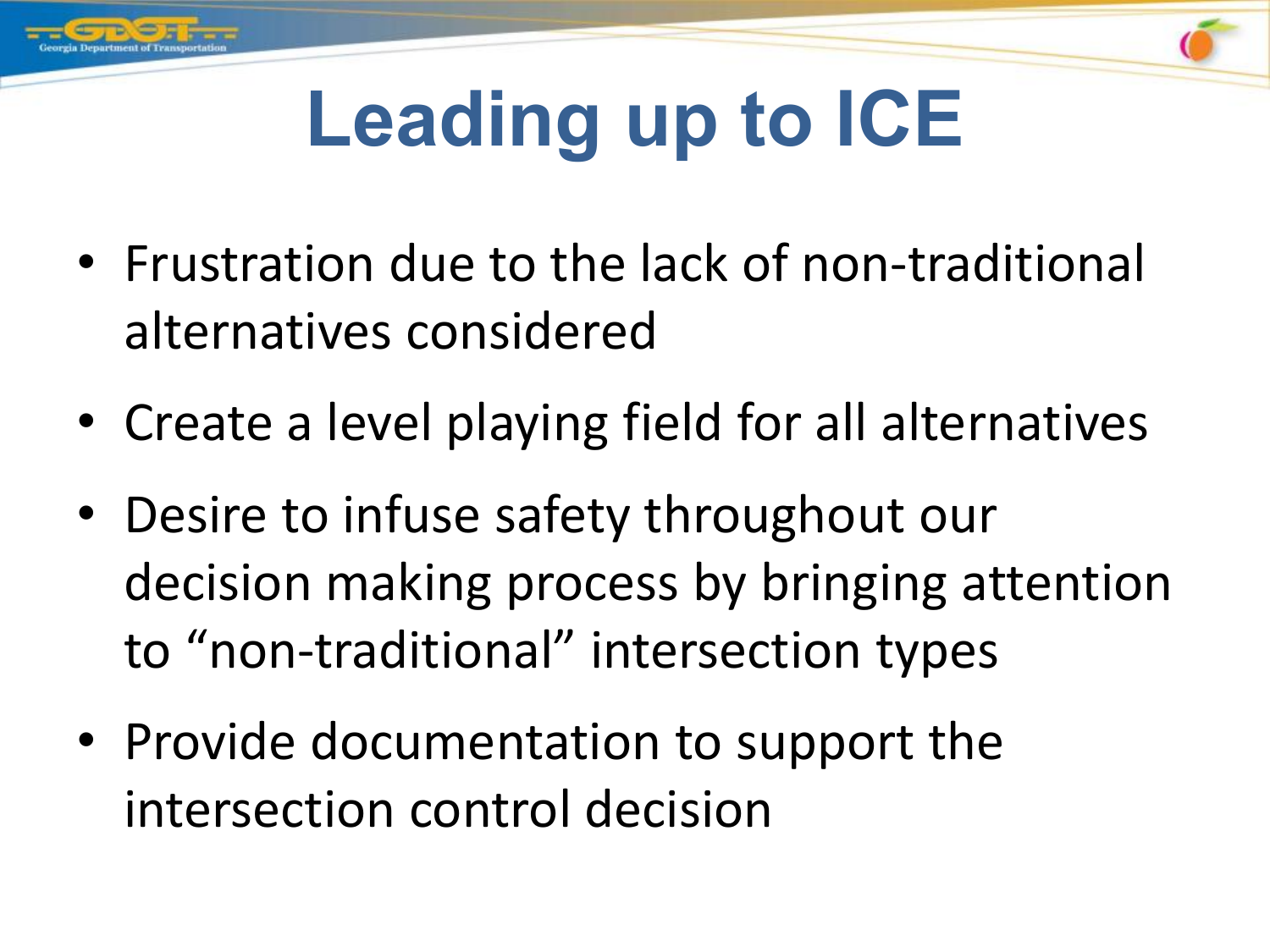

## **ICE Policy Timeline**

**June 2013**: GDOT approached FHWA about ICE

**September 2015**: Meeting with Chief Engineer

**June 2016**: Attended Peer Exchange in Matteson Illinois

**June 2017**: Chief Engineer Signs Memo Announcing ICE Policy

2014 2017 2013 2015 2016

**January 2015**: ICE Peer Exchange Webinar

**December 2015**: Formed Working Group and Advisory Group

**May 2017**: Meeting with Commissioner and Chief Engineer

**July 2017**: Ice Policy effective date

2018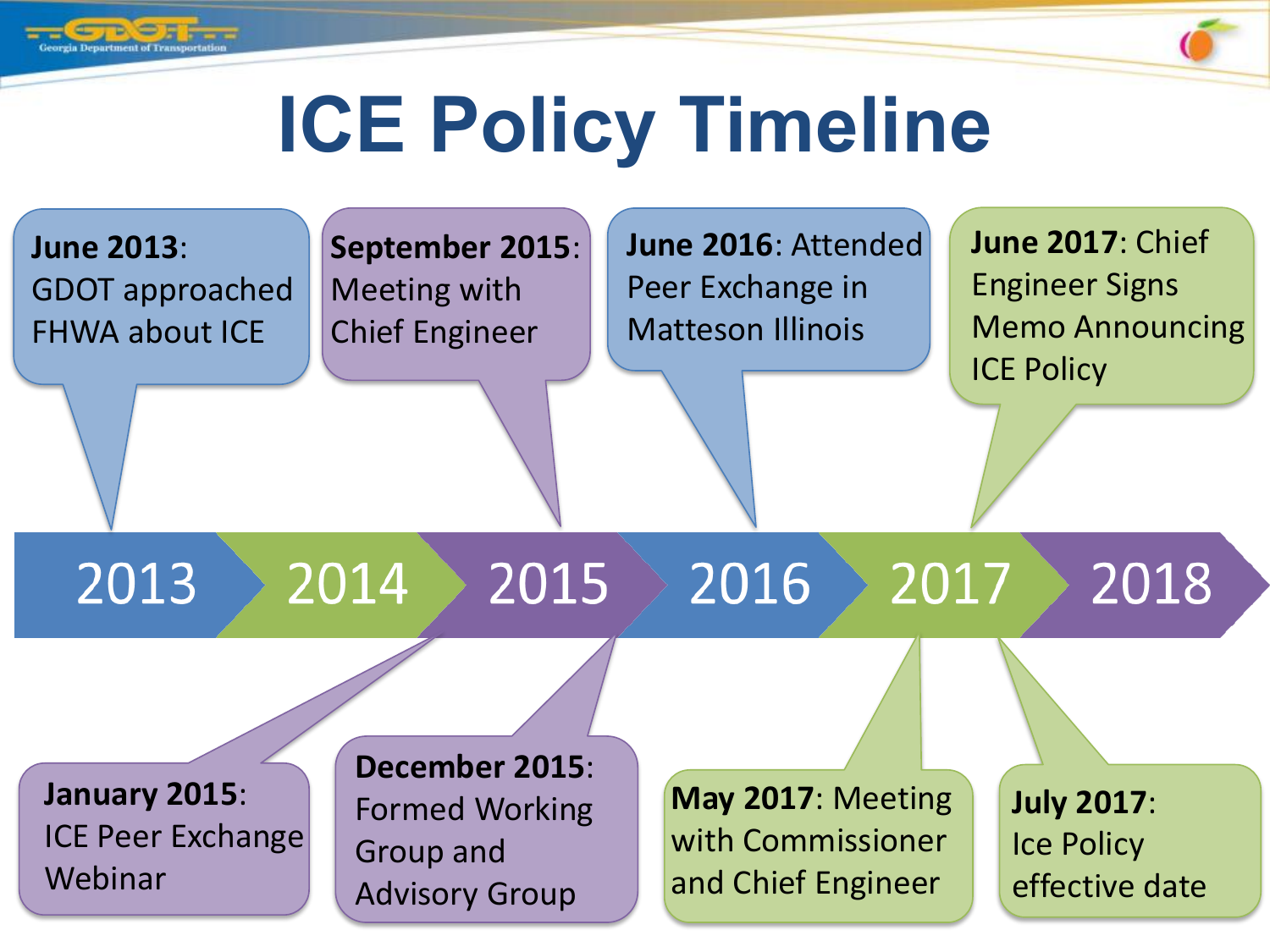

#### **Implementation**

- ICE is required for all projects that do not have concept approval by **July 1, 2017**
- If ICE would delay the concept report submittal for any projects that **have schedules set by July 1, 2017**, ICE may be completed during the preliminary design phase
- Submittals during preliminary design must occur **no**  later than 1/3 of the way through the time allotted for preliminary design

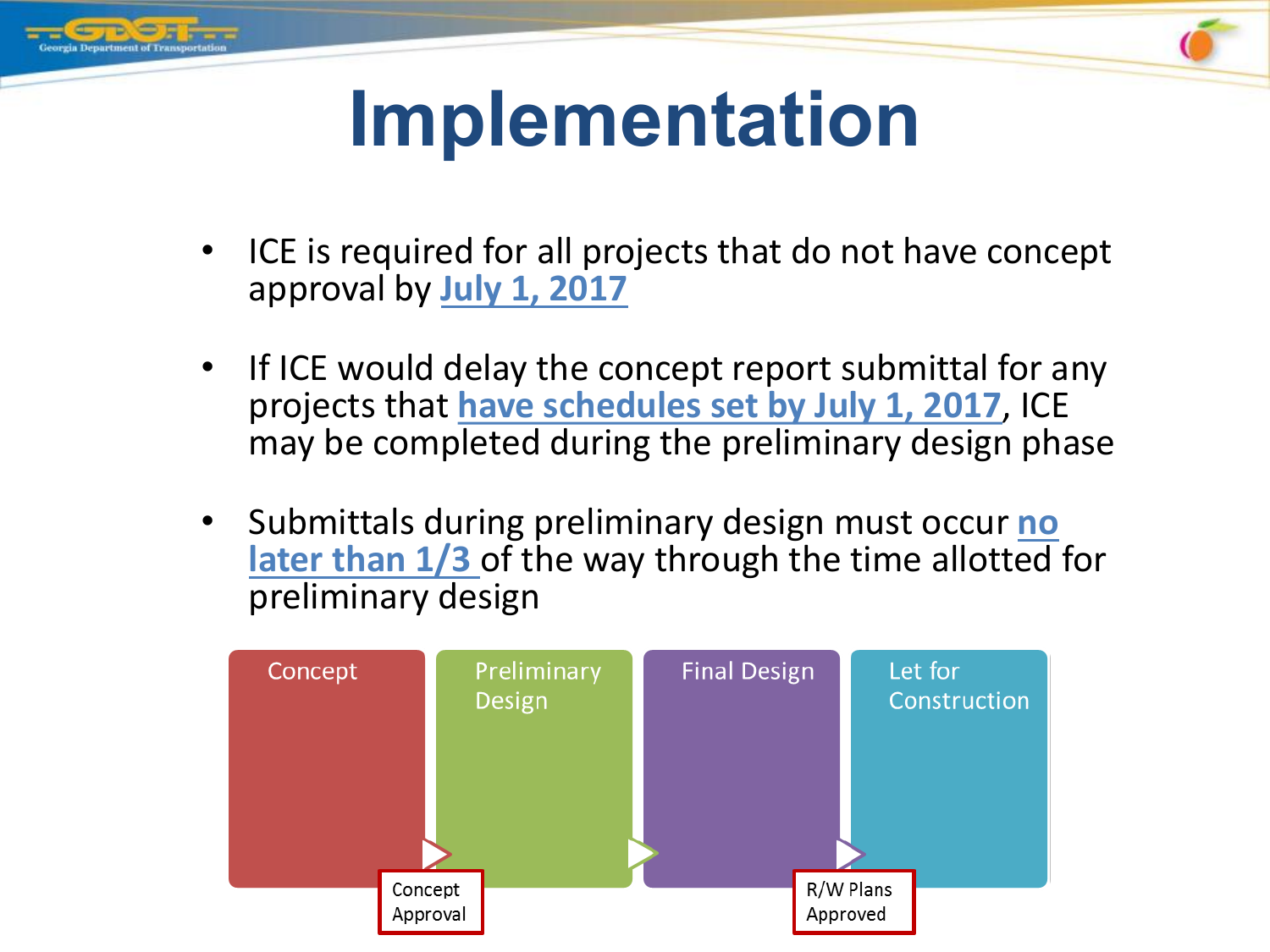

#### **Lessons Learned**

- Important to have support and buy-in from upper management
- Policy needs to have enough teeth to be effective but allow enough flexibility to be able to work within different programs
- Policy is a living document
- Important to conduct proactive training and technical assistance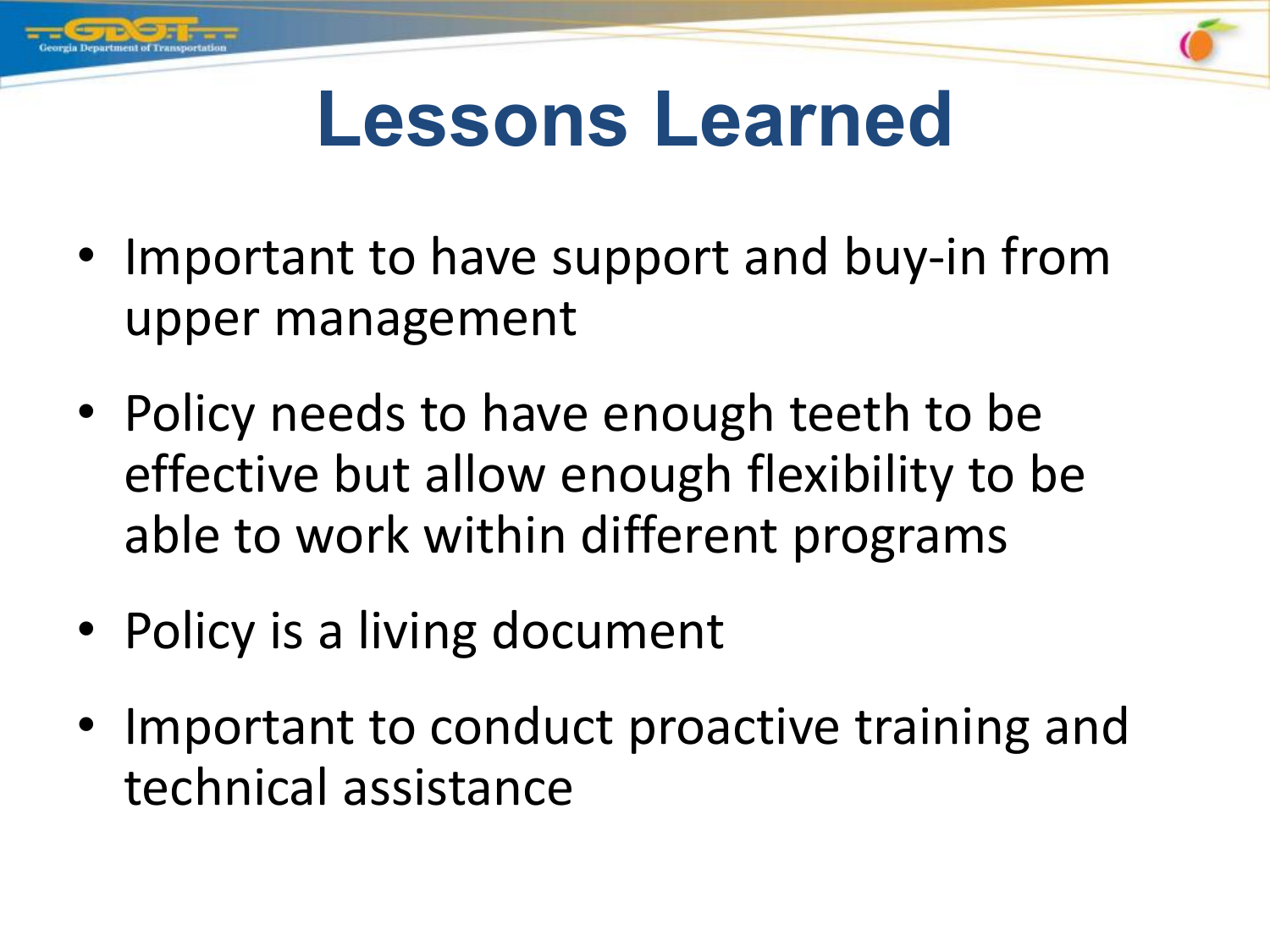

#### **ICE – The Process & Tool**

Stage 1 **Screening** 

Screening effort to eliminate noncompetitive options and identify alternatives for further consideration

Stage 2 Alternative Selection

ICE

Detailed evaluation of the alternatives identified in Stage 1 in order to support the selection of the preferred alternative that will be advanced to detailed design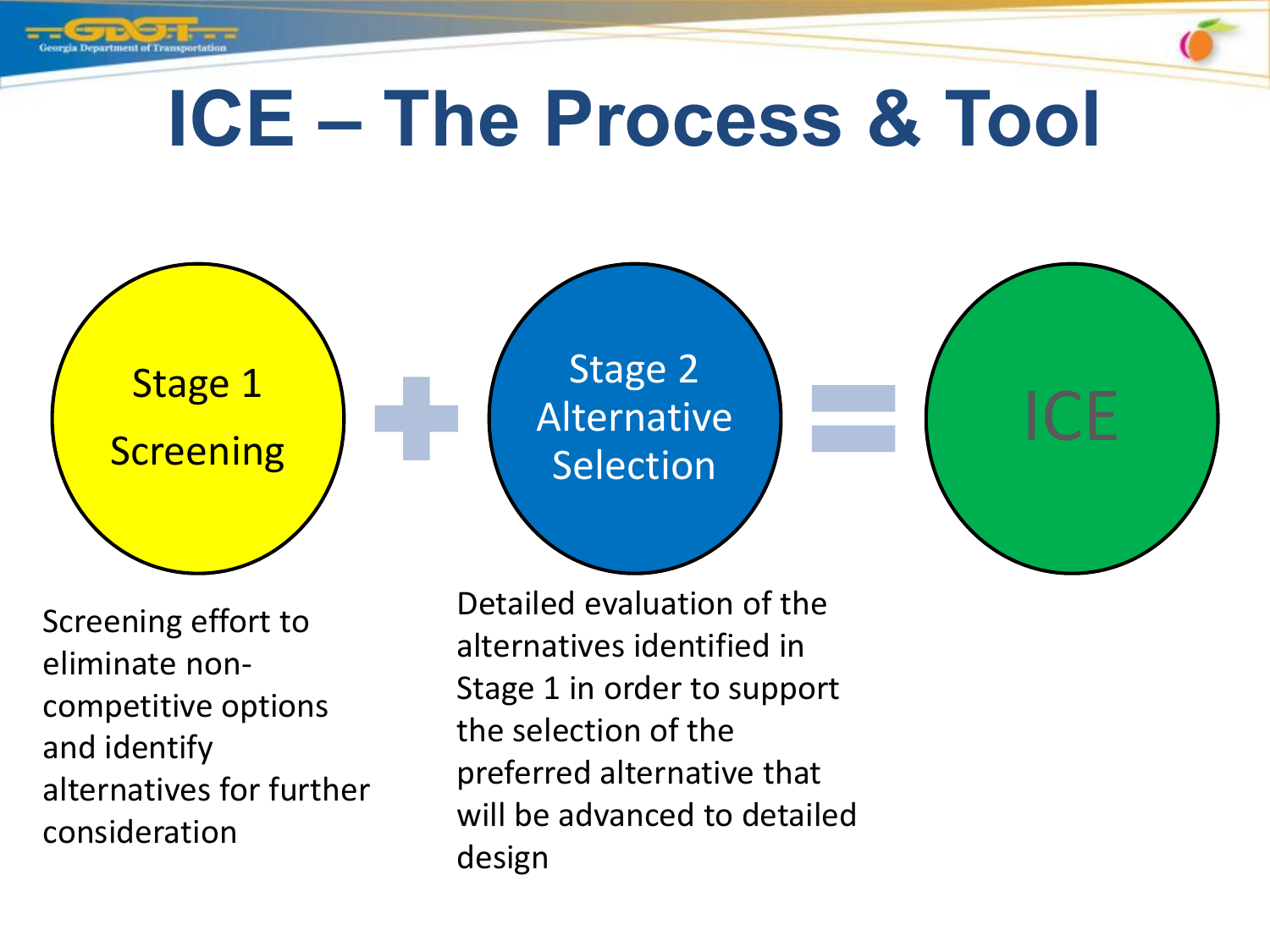

## **Stage 1 - Screening**

- 1. Does alternative address the **project need** in a **balanced manner** and **in scale** with the project?
- 2. Does alternative **improve safety performance** in terms of reducing severe crashes?
- 3. Does alternative incorporate **convenience** and **accessibility** for **pedestrians and/or bicyclists**
- 4. Does alternative **improve (or preserve) traffic operations**  (congestion, delay, reliability, etc.)?
- 5. Does alternative **appear feasible** given the site **characteristics, constrains and location context**?
- 6. Does alternative **appear feasible** with respect to **other project factors**?
- **7. Overall feasible alternative?**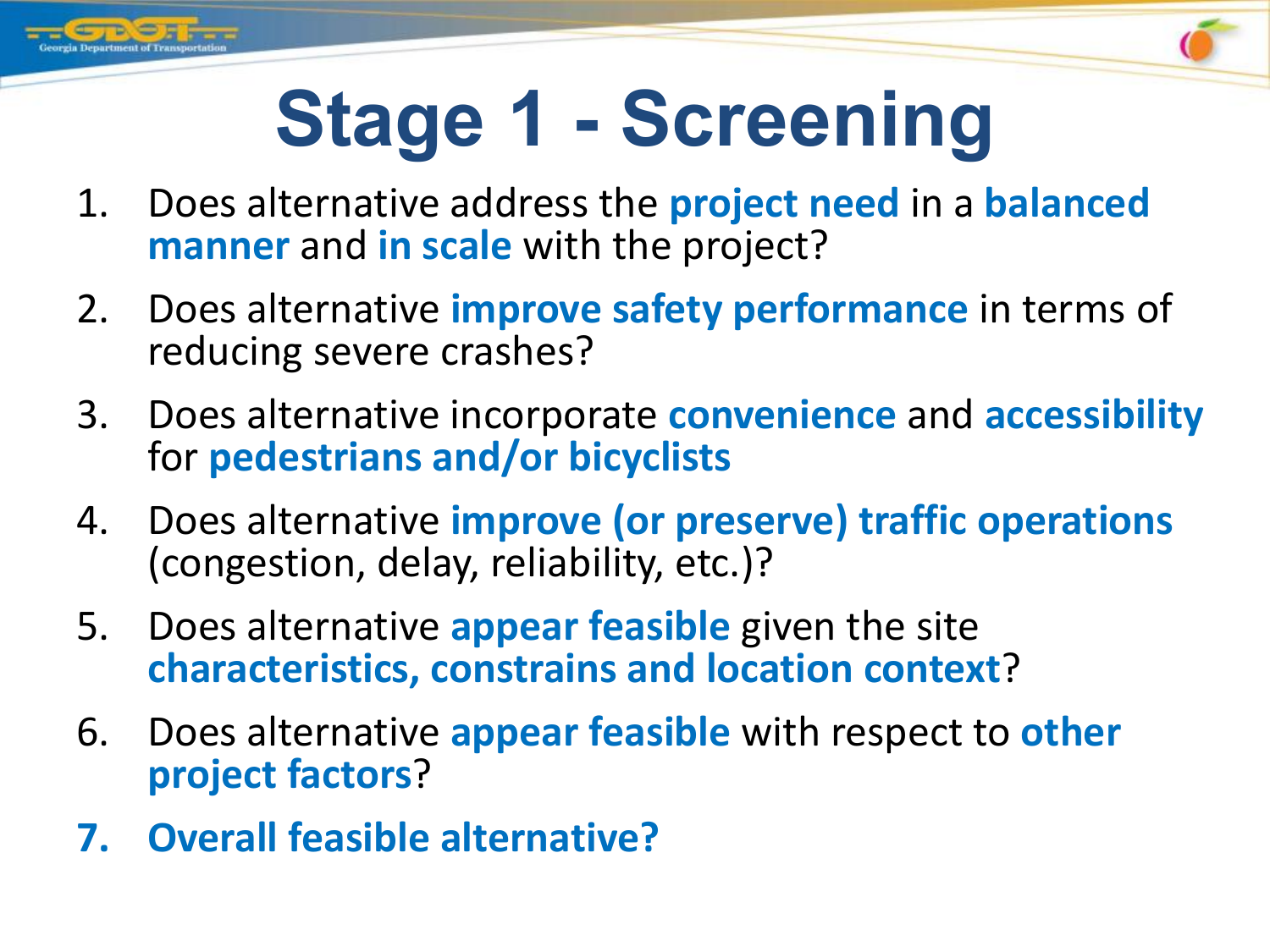

#### Shortlist of Alternatives from Stage 1



- Total Project Cost
- Traffic Operations
- Safety Analysis
- Environmental Impacts
- Stakeholder Posture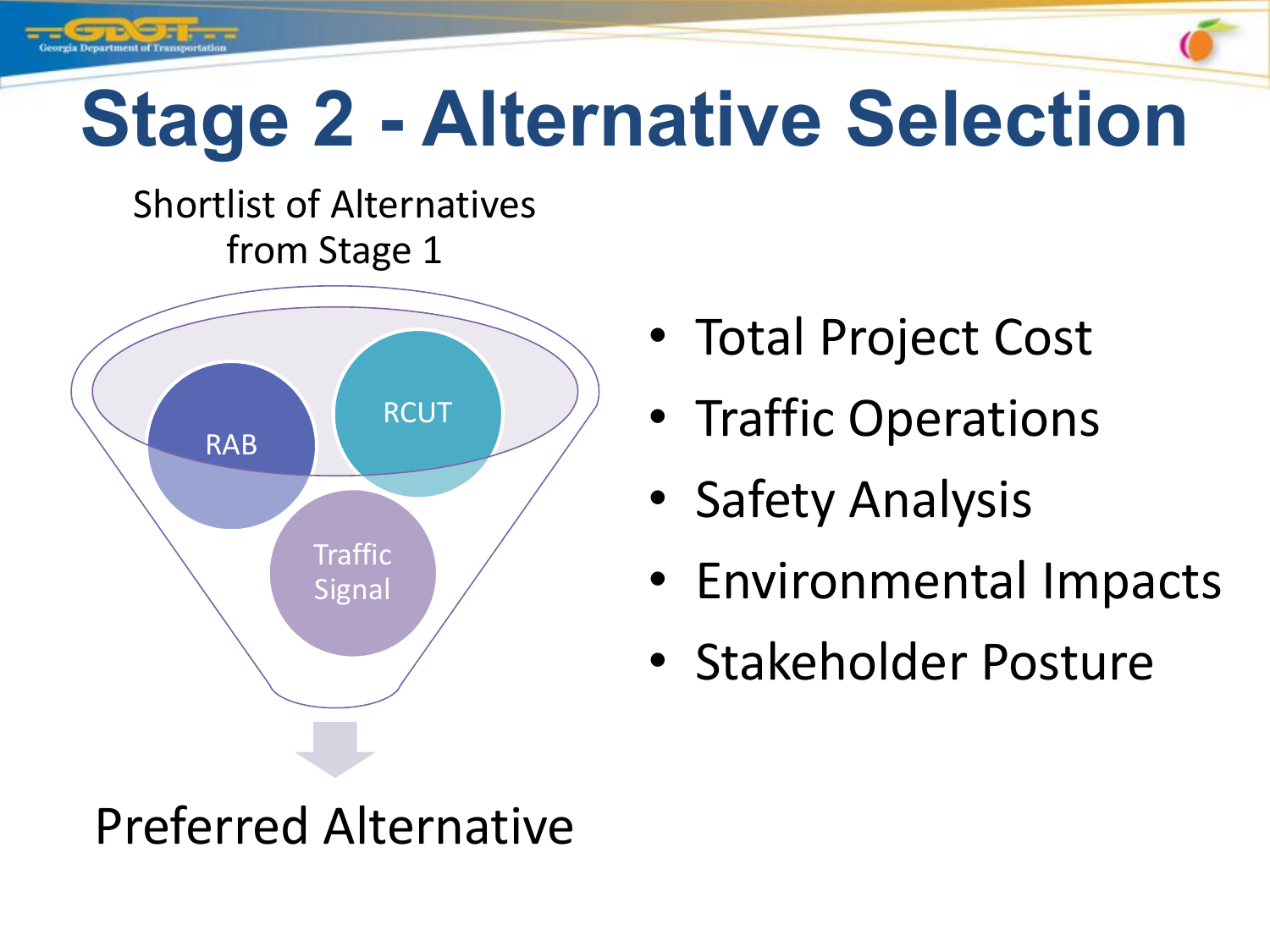

## **ICE Documentation**

#### **Stage 1**

- Completed Stage 1 Decision Record
- Single intersection projects may proceed seamlessly to Stage 2
- For corridor projects a concurrence memo is recommended

#### **Stage 2**

- Completed Alternative Selection Decision Record with Supporting documentation
- Included in Project Concept Report or as a stand-alone document
- Completed waiver form if the ICE recommended alternative is not selected as the preferred alternative